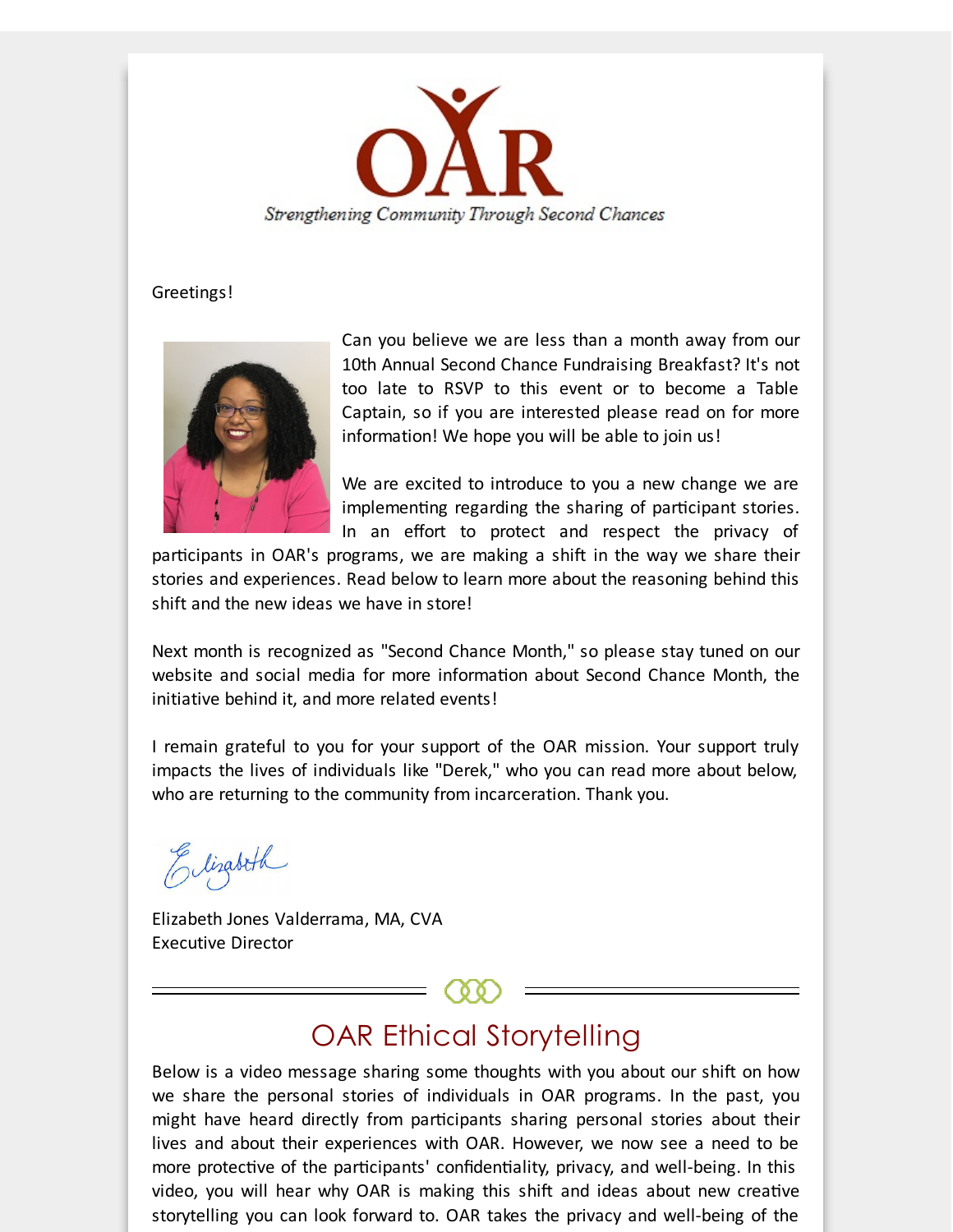individuals who participate in the programs very seriously. If you have any feedback on this, or would like to share any thoughts or ideas of storytelling, please reach out to us at [info@oaroline.org](mailto:info@oaroline.org)!



*OAR Ethical Storytelling*





OAR's 10th Annual Second Chance Fundraising Breakfast will take place on Tuesday, April 24, 2018 at the Crystal Gateway Marriott in Arlington, VA. Guests are invited to enjoy a free, hot breakfast, hear from community leaders, and get inspired by the stories of lives impacted. This is a fundraising event to support OAR's programs, but there is no minimum and no maximum donation expected. As much as anything, we want guests to learn about the critical work being done in the community and to inspire individuals to support OAR's work.

We are still seeking additional Table Captains for this event. Table Captains are in charge of inviting other guests to join them for the event. If you are interested in being a Table Captain or would like more information, please contact Heather Pritchett at **[hpritchett@oaronline.org](mailto:hpritchett@oaronline.org)** or 703-228-7435. We are also still looking for sponsors for this event. Visit our [website](http://r20.rs6.net/tn.jsp?f=001uXymkkW26e-B6i80JzAw-FEbmO2s0853xlhJSzeIN2pqSQMQJqnKQY-HUqWRBAdJ4sSRi-CdK_nQlq-Y1XBOy0YEKc-3XpWnfHNNxbiez7lW9AdGyvteBJ5wFDMPPkAJnFoQi3hyTzYdEWHouwOlmenHFzY1HM5vwqMjQ7bUa2EcOa_g6SDLZ5tnb2rEa9bxiVm24NFB4H0ZJySZ3rbre8Dq4bEwlmXFLbWOI2-atNLrHvH7i6kNwuEdwpGwHLSq5IGQqV8c9cb4dr0YXglk6aB5PTzEPej2EengaUT8wjqqc_UNNniAZynBDQb3LeoeF46uNENVto4ncDitWsIFTTHYGjE51SOVX-rO9oMHbu5_v3nN92gglKubbODDSKnM9pqRjk75GvlIXsNLeDbXaJMXoBCflFBvaQvAhR2_c6eXwhZvt7e3jg==&c=&ch=) for more details on how to become a sponsor.

For more information about this event **[click](http://r20.rs6.net/tn.jsp?f=001uXymkkW26e-B6i80JzAw-FEbmO2s0853xlhJSzeIN2pqSQMQJqnKQTFwV3J96s_SxImvGKb0Av3nqiPW71QKJKsG5i6pZySfYIsMqZnTrKwalz0ZO3WaN7qjXQD44ZbWgtxPN93pfM9jppi7ZDeGja-W9O_f-Culk7kN0udTZSAnt0MPx_9-Yprp0kvDHwYtYWRNUcHyjta4qmSc0G_3DPZ3F8PZF012TEtn8uIm6kCurbBjTtVeUJKF4QCPHoC8WoP-QUOgkJCO00ZxOULEiEm6K887SWjwyK9pt4vFvkujW5DbMPdQ6mZebHrDzZvK3e8l3b9_N441RcNWsFK6TEhlT0nvrxpxiS83zWr_SjGBSIijcZBXM_do8AeZtKGj4CPvfwy8C3pxjIAq2Ok0UPWlAQMqU-n1GonTnoOg_0o=&c=&ch=) here .**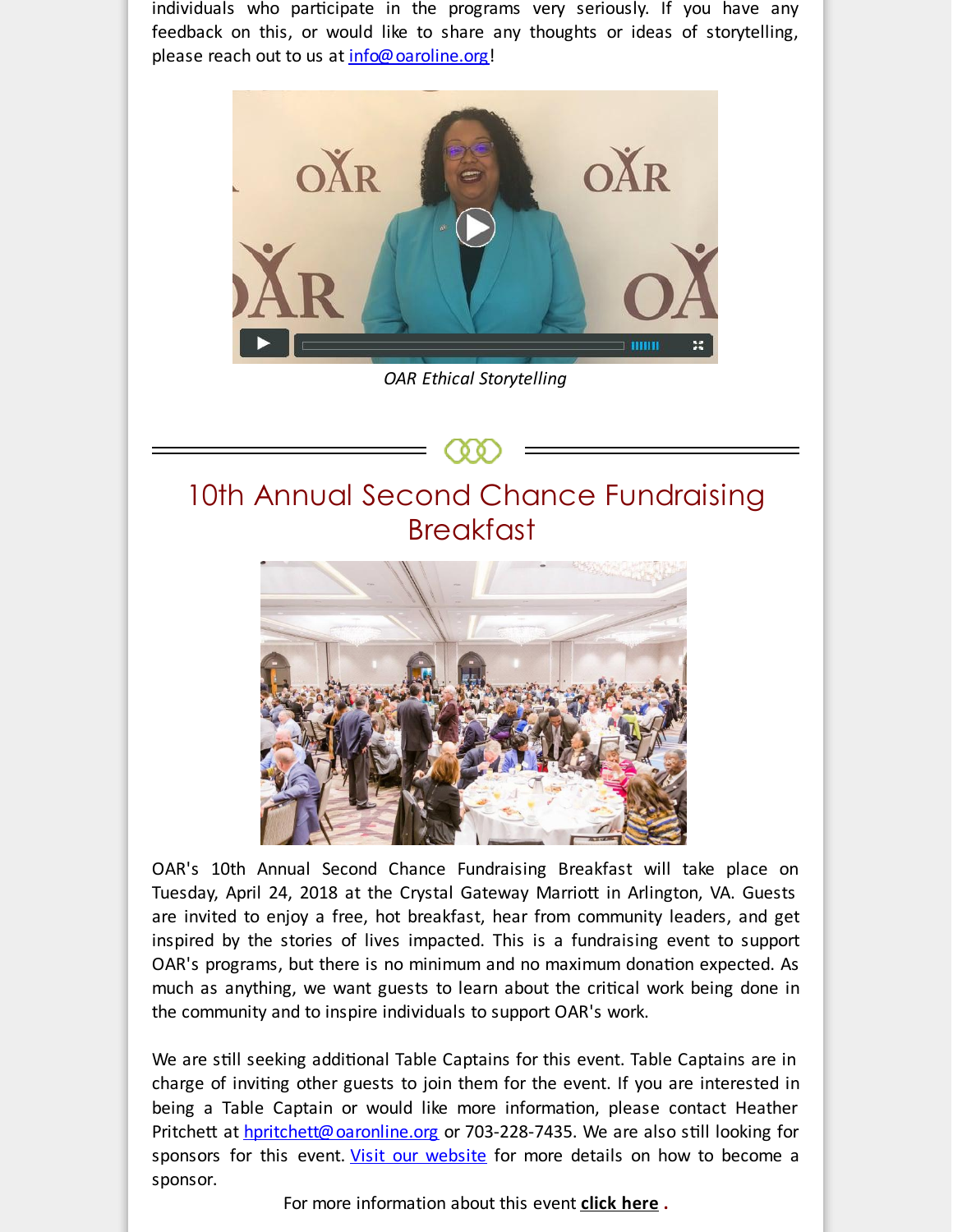To RSVP to the event **click [here](http://r20.rs6.net/tn.jsp?f=001uXymkkW26e-B6i80JzAw-FEbmO2s0853xlhJSzeIN2pqSQMQJqnKQY-HUqWRBAdJckBAl5kY-3eymZo93-opQrMUrv0tKqwWTw_19XEMaJGUpeq6346e-mh-izsExtu74liFd206NKc9yOQfkkRH4bSJgmBHlaniNTRSY7xgk90ay0-akpqdNG0XCxMFIjwEoDJTJhf85S8Y3C-SQ359fJpaFC1tbuG7QV3hbFsEVLXGeeOxhpTcBopa3XDqLnO8Cs1oSTKcGASSBkptC0TiM0K-scJfgNxxMeLpVKTmL623EQFImd1iHgaydoTkN8lT&c=&ch=) .**

# AmazonSmile - One Day Left to 3x Your Impact!

Use Amazon Smile to support your favorite charitable organizations at no extra cost to you! When you shop on smile.amazon.com, you'll find the exact same low prices and wide variety of selections as Amazon.com, just with the added bonus that Amazon will donate a portion of your purchase price to the charitable organization of your choosing. Until tomorrow, Amazon Smile is **tripling the donation amount** to 1.5% when you make your first eligible purchase! We ask that you consider choosing OAR when you shop on AmazonSmile to help support second chances. Go to [http://amzn.to/OARsmile](http://r20.rs6.net/tn.jsp?f=001uXymkkW26e-B6i80JzAw-FEbmO2s0853xlhJSzeIN2pqSQMQJqnKQc65nAYGTC4vU4ZSB6hWN1jHL2V_LZjnfLvrIIwQSEl3U2T1kkeQe59eF_S-oBoLUcC47m2N1Ep0v2cqpuVoMYOSwQAgUBcR-G2Cc6NVBQLDQJY2YlfN9iESDHZdtnZfQufcEJGGg6LveJ5E-2b0YmlSN9m13bE-zZUrpkQEiWLwMD7J9DFguZ3-JVu-Oio8g-psKP4J5-etr85RhqZf7LfmlDPLU5wziUwsOgRWbsCxaGuER8V-Cpx5L-0qZHJswFNxmuHwrNV3&c=&ch=) to shop and support OAR!



## Now your support goes 3 times as far

From Mar 12 - 31, Amazon will triple the donation rate to 1.5% on your first eligible purchase at smile.amazon.com.

### amazonsmile

### Volunteer Spotlight



Janet Burk has been an active member of the Arlington community for over 35 years. She has two children, one who resides in Arlington as well, and the other in Charlottesville, VA. Janet has also volunteered with Arlington County Public Schools and with the Arlington Central Library in the past, served as a legal guardian to the elderly in Arlington, and is an active

member of VOICE (Virginians Organized for Interfaith Community Engagement), which is actually how she stumbled across OAR and attended one of our tours. Shortly thereafter, she reached out to OAR to express her interest in volunteering and we found a project for Janet that seemed like a perfect match!

A quick learner and self-starter, Janet has taken on an archival project for OAR. As a part of this project, Janet is putting together an archive of historical OAR documents as well adding to our existing timeline of OAR's history. This is a project that will be so useful to preserve and celebrate our history and we are so lucky to have Janet spearheading this project! Thank you Janet for taking on this huge project for OAR and we are so glad you are now a part of the OAR family!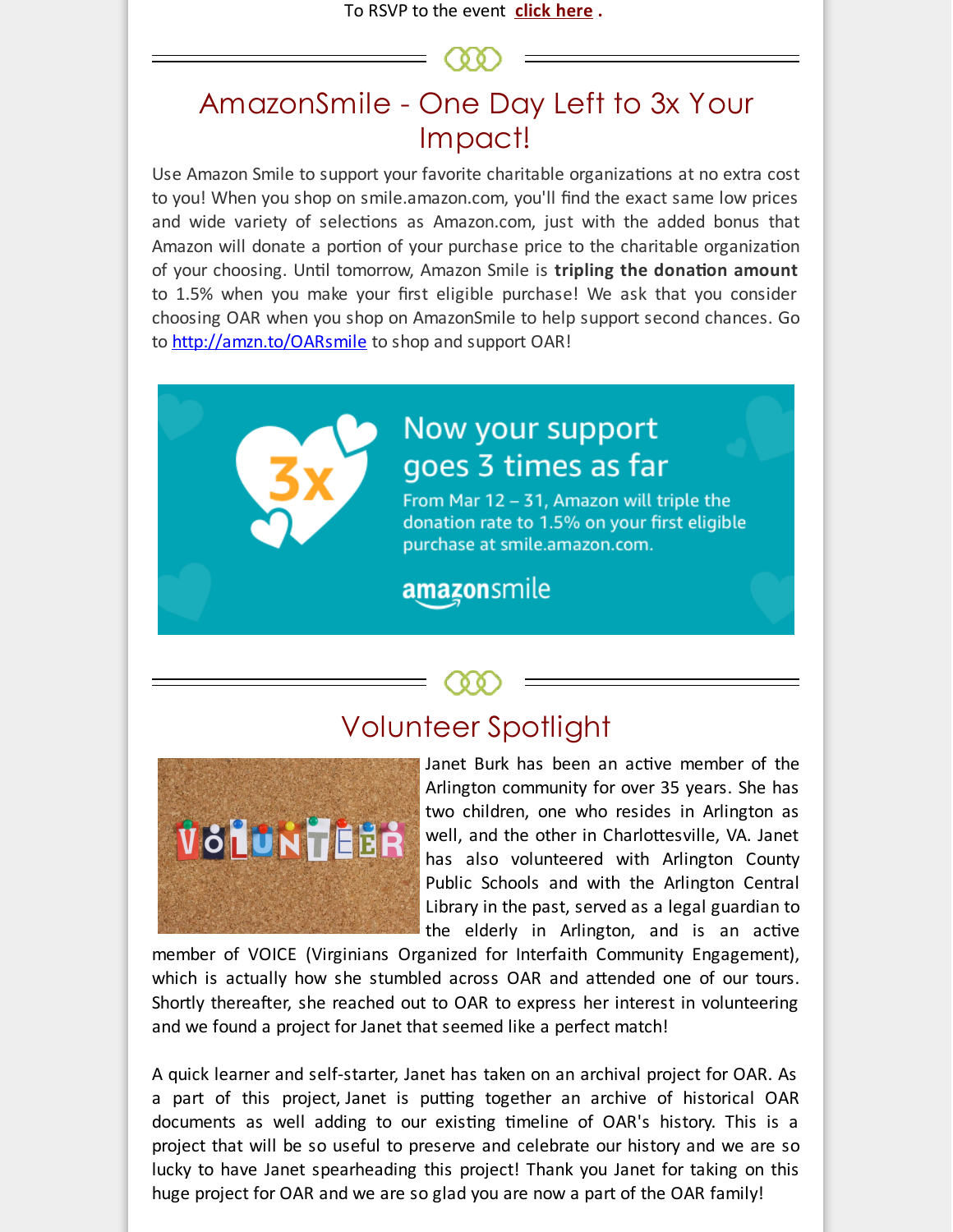# A Participant Story: Meet "Derek"\*



Derek, now in his late 30s, has been in and out of incarceration ever since he was an adolescent. He came across OAR during his last period of incarceration and decided it was time to make a change in his life, especially because he was determined to be reunited with his daughter who had been put into foster care. Derek started working with a Reentry

Coach prior to his release as a part of OAR's Intensive Reentry Program (IRP), a program which works with individuals who are medium to high of re-incarceration before their release in a number of different capacities such as coaching, employment services and family reunification. During those few months prior to his release, Derek worked extremely hard with his Reentry Coach to prepare for his release. Post-release, Derek was able to find full-time employment and put all of his time and energy outside of his job on getting reunited with his daughter who was still living in foster care halfway across the country. After a long period of working with the courts, Derek was finally able to be reunited with his daughter! Derek graduated successfully from OAR's Intensive Reentry Program. Recently, he has even visited OAR with his daughter to surprise the Reentry Team and to thank them for helping him through this whole process and for providing him with the second chance he needed.

*\*Name changed to protect privacy of the parcipant. Photo is a stock photo and not necessarily representative of the participant.*

## Upcoming Events

### **Second Chance Month**

#### **April, 2018**

The United States Congress established April as "Second Chance Month" to honor the work of communities, governmental entities, nonprofit organizations,



employers, and individuals to remove unnecessary legal and societal barriers that prevent an individual with a criminal history from thriving in the community. OAR believes in second and fair chances and we hope that you can join us in spreading awareness about this wonderful month of second chances.

**Alexandria Reentry Expo**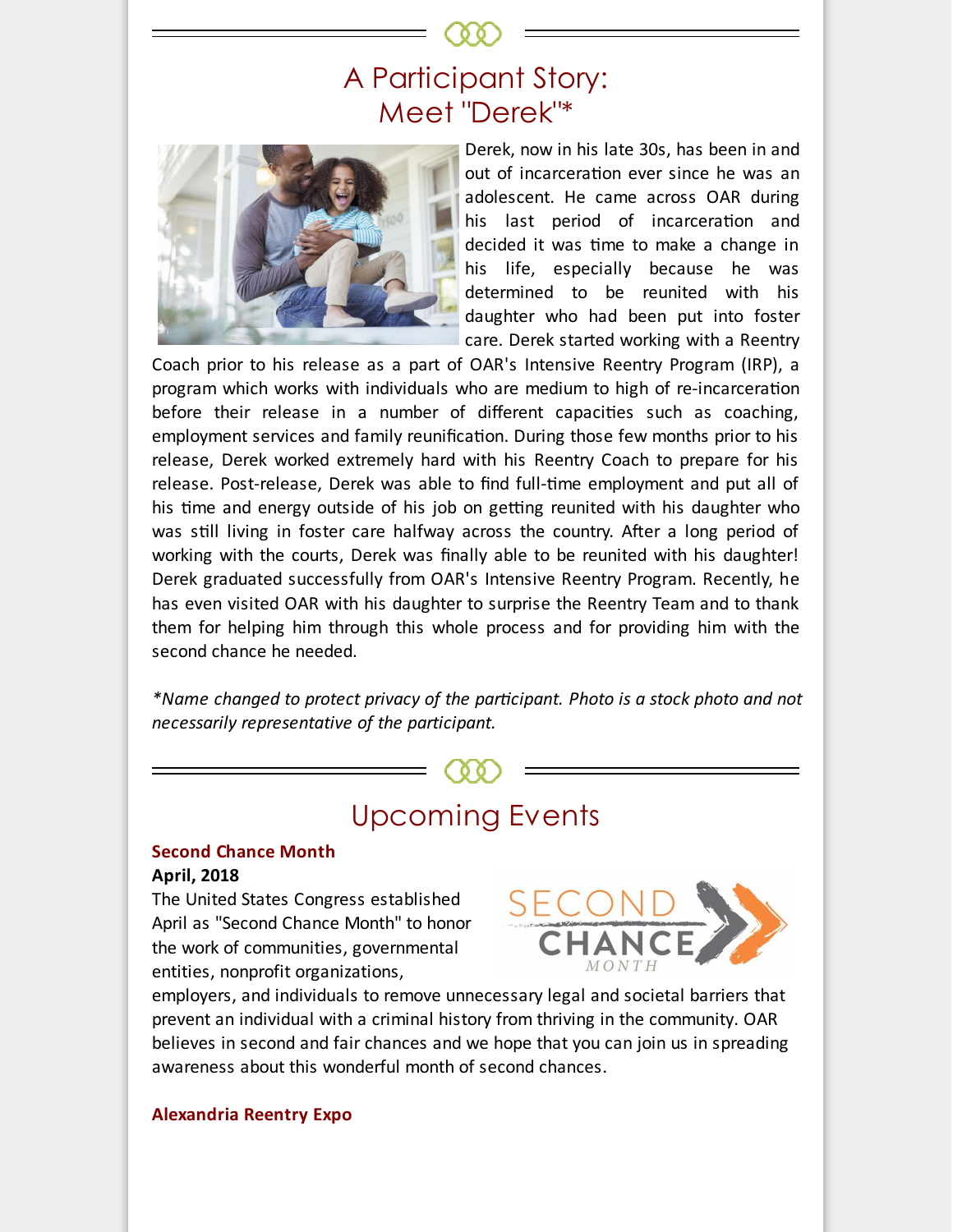#### **Wendesday, April 4, 2018**

Join us at the Alexandria Reentry Expo, presented by the Alexandria Reentry Council, to kick off "Second Chance Month!" The event will take be from 10AM to 12PM at the Nannie J. Lee Recreation Center located at 1108 Jefferson St., Alexandria, VA 22314. There will



be refreshments, door prizes, raffles, and more! To RSVP to this event click **[here](http://r20.rs6.net/tn.jsp?f=001uXymkkW26e-B6i80JzAw-FEbmO2s0853xlhJSzeIN2pqSQMQJqnKQc65nAYGTC4voYOBp1F0FnayE0nj2CE3hKQIsbcZ7uvx67jBLLD3kyli7O_x_bFoFeVn2UDwhb-js8ScZJhH-Vjvqc3eB94FlPG_EzojhGJ5KqiSmbtVmQcClaTJZUZ_xG7_XIgKTfXZ__mcj2oi3dCG2moKFhrxBnunJj6adk040PCqZNVgWvxc8smbZmkWXCA0xvXcKP_DjBk2ZHgD8cjXLFxT3YdsyJwMjeIxdHgkKQnBD9SMd-y3A1hrjT5rRkCmiN1NLJsjTkugvht3GvTMzXz3wJcCTXEZilWHRgEv3aJvm7QPb0lv6TXGz4IfAXtX4UegC-Jxy6bFFlPBHmEBIuB7iIqvqMB08wJl0Q6kngbdiy2JBJGyOvTcVa63-eh7pXKqjd1XM6Eiqkl6VxsMYZdFc4FkbMxe7Lgr-W9qZfNlYy6ZCVSu7fq8mL2vRlO8msDG07oxPijyVj2bipiR2Mj94Tv0Pg==&c=&ch=)** or call 703-228-7051.

#### **Second Chance Fundraising Breakfast**

#### **Tuesday, April 24, 2018**

Save the date for the 10th Annual Second Chance Fundraising Breakfast! We anticipate 600 guests in attendance to support OAR. The event will be held at the Crystal Gateway Marriott in Crystal City (1700 Jefferson Davis Hwy, Arlington, VA). Click **[here](http://r20.rs6.net/tn.jsp?f=001uXymkkW26e-B6i80JzAw-FEbmO2s0853xlhJSzeIN2pqSQMQJqnKQTFwV3J96s_SxImvGKb0Av3nqiPW71QKJKsG5i6pZySfYIsMqZnTrKwalz0ZO3WaN7qjXQD44ZbWgtxPN93pfM9jppi7ZDeGja-W9O_f-Culk7kN0udTZSAnt0MPx_9-Yprp0kvDHwYtYWRNUcHyjta4qmSc0G_3DPZ3F8PZF012TEtn8uIm6kCurbBjTtVeUJKF4QCPHoC8WoP-QUOgkJCO00ZxOULEiEm6K887SWjwyK9pt4vFvkujW5DbMPdQ6mZebHrDzZvK3e8l3b9_N441RcNWsFK6TEhlT0nvrxpxiS83zWr_SjGBSIijcZBXM_do8AeZtKGj4CPvfwy8C3pxjIAq2Ok0UPWlAQMqU-n1GonTnoOg_0o=&c=&ch=)** to learn more and **[here](http://r20.rs6.net/tn.jsp?f=001uXymkkW26e-B6i80JzAw-FEbmO2s0853xlhJSzeIN2pqSQMQJqnKQY-HUqWRBAdJckBAl5kY-3eymZo93-opQrMUrv0tKqwWTw_19XEMaJGUpeq6346e-mh-izsExtu74liFd206NKc9yOQfkkRH4bSJgmBHlaniNTRSY7xgk90ay0-akpqdNG0XCxMFIjwEoDJTJhf85S8Y3C-SQ359fJpaFC1tbuG7QV3hbFsEVLXGeeOxhpTcBopa3XDqLnO8Cs1oSTKcGASSBkptC0TiM0K-scJfgNxxMeLpVKTmL623EQFImd1iHgaydoTkN8lT&c=&ch=)** to RSVP to the event.



### **Spring2ACTion**

#### **Wednesday, April 25, 2018**

Spring2ACTion is the City of Alexandria's Giving Day and OAR is once again participating in this great event! It is a 24 hour online giving event presented by ACT for Alexandria, celebrating the commitment of local nonprofits to make Alexandria a better place to live, work, play, and serve. We will be posting more about Spring2ACTion on our



website and social media as the event approaches, so make sure to follow us to find out more information!

#### **Do More 24**

#### **Thursday, May 17, 2018 to Friday, May 18, 2018**

Do More 24 is the DMV's largest 24-hour online fundraiser powered by United Way of the National Capital Area, bringing together nonprofit organizations, partners, and donors committed to creating impact in our community. Mark your calendars for this day



One day. Our community.

of giving and stay tuned for more information that will be posted on our website and social media!



Want to learn more about us? Join us for a **free one-hour tour** at the OAR office! Guests will hear about OAR's programs and services from the staff who are working in the programs, tour the OAR office, and hear participant success stories. We promise to start and end on time. Below is a list of upcoming dates/times.